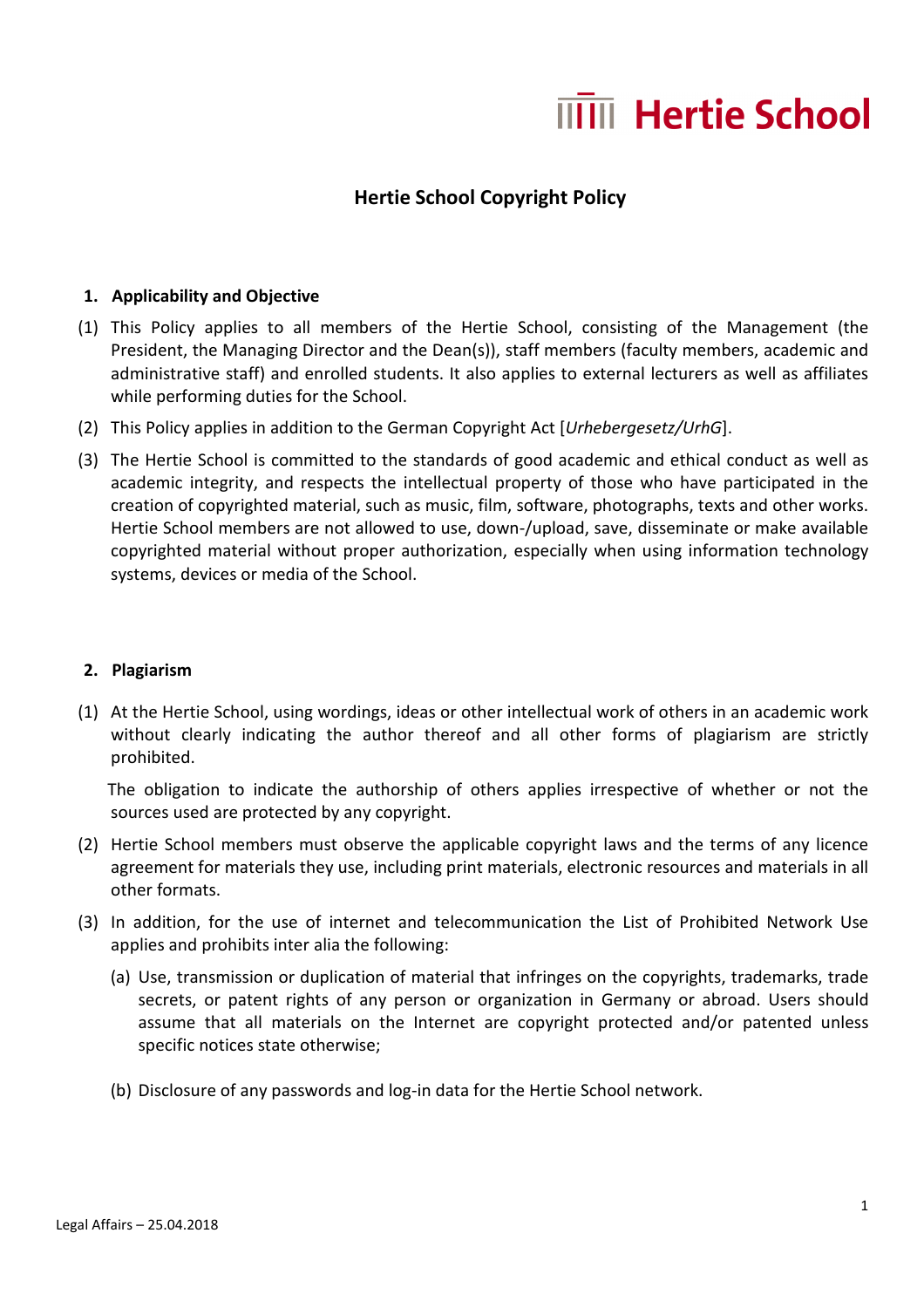# **3. Teaching, Digitalization and E-Learning**

(1) All lecturers shall be responsible for the compliance with copyright laws. In particular, Section 60a German Copyright Act [*Urhebergesetz/UrhG,* valid from 1 March, 2018] applies:

#### **Lawfully permitted uses for teaching, science and institutions**

# *Section 60a*

#### *Teaching in educational establishments*

*(1) For the purpose of illustration in teaching in educational establishments, up to 15 per cent of a published work may be reproduced, distributed, made available to the public or otherwise communicated to the public on a noncommercial basis* 

*1. for teachers and participants at the respective event,* 

*2. for teachers and examiners at the same educational establishment and* 

*3. for third persons insofar as this serves to present lessons or lectures or the results of tuition or training or learning outcomes at the educational establishment.*

*(2) In derogation from subsection (1), full use may be made of illustrations, isolated articles from the same professional or scientific journal, other small-scale works and out-of-commerce works.* 

*(3) Subsections (1) and (2) do not authorise the following uses:* 

*1. reproduction of a work by means of recording onto video or audio recording mediums or communication to the public of a work while it is being publicly recited, performed or presented,* 

*2. reproduction, distribution and communication to the public of a work in schools which is exclusively suitable, intended and labelled for teaching in schools, and* 

*3. reproduction of graphic recordings of musical works to the extent that such reproduction is not required for making content available to the public in accordance with subsections (1) or (2).* 

*(4) Educational establishments are early childhood educational establishments, schools, universities, vocational schools, and other training and further education institutions.* 

(2) The limitations mentioned in §60a (1) and (2) must not be circumvented by successive use. The part(s) of a work that has already been made available may not be replaced with other part(s) of the same work in the course of a semester. It is not allowed to digitalize an entire book or journal.

The e-learning platform Moodle is always protected by a password so that the texts are only available to the students of the respective class. The literature provided on Moodle may be accessed for the duration of one semester, including the exam preparation.

- (3) The lecturer is entitled to the copyright on his/her lecture contents and materials. Notes taken at lectures and course materials shall be used for study purposes only. No recordings of the lectures shall be made, neither picture nor sound, without the explicit permission of the lecturer. In the event that permission is given to make recordings, these recordings may be used for purposes approved by the lecturer and only for the student's personal use.
- (4) Hertie School students are asked to supply the professors with a copy of their written research work (e.g. papers and master's theses) in electronic format. The professors are authorized to use highly efficient software to ensure that this work has not been fully or partly copied.

# **4. Reporting and Proceedings in Case of Violation**

(1) Any suspected or evidenced violation of this Policy by any Hertie School member must be immediately reported to the Ombudsperson, the Management or the Examination Committee. These reports may be made anonymously.